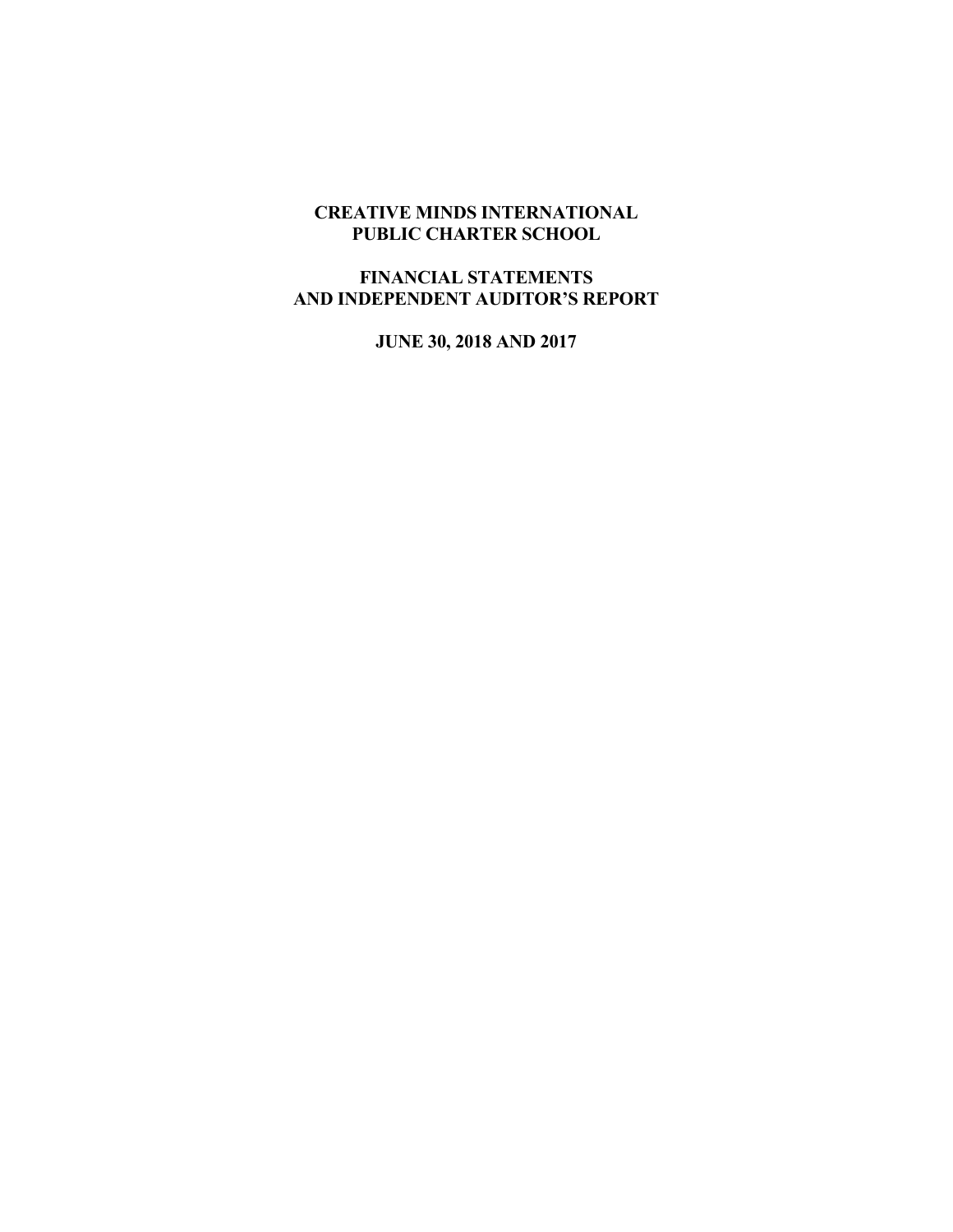# **TABLE OF CONTENTS**

|                                                                                                                                                                                                                                                         | Page No.       |
|---------------------------------------------------------------------------------------------------------------------------------------------------------------------------------------------------------------------------------------------------------|----------------|
| <b>INDEPENDENT AUDITOR'S REPORT</b>                                                                                                                                                                                                                     | $1 - 2$        |
| <b>FINANCIAL STATEMENTS</b>                                                                                                                                                                                                                             |                |
| <b>Statements of Financial Position</b>                                                                                                                                                                                                                 | 3              |
| <b>Statements of Activities</b>                                                                                                                                                                                                                         | $\overline{4}$ |
| Statement of Functional Expenses, Year Ended June 30, 2018                                                                                                                                                                                              | 5              |
| Statement of Functional Expenses, Year Ended June 30, 2017                                                                                                                                                                                              | 6              |
| <b>Statements of Cash Flows</b>                                                                                                                                                                                                                         | $\overline{7}$ |
| Notes to the Financial Statements                                                                                                                                                                                                                       | $8 - 14$       |
| <b>Independent Auditor's Report on Internal Control over</b><br><b>Financial Reporting and on Compliance and Other Matters</b><br><b>Based on an Audit of Financial Statements Performed in</b><br><b>Accordance with Government Auditing Standards</b> | $15 - 16$      |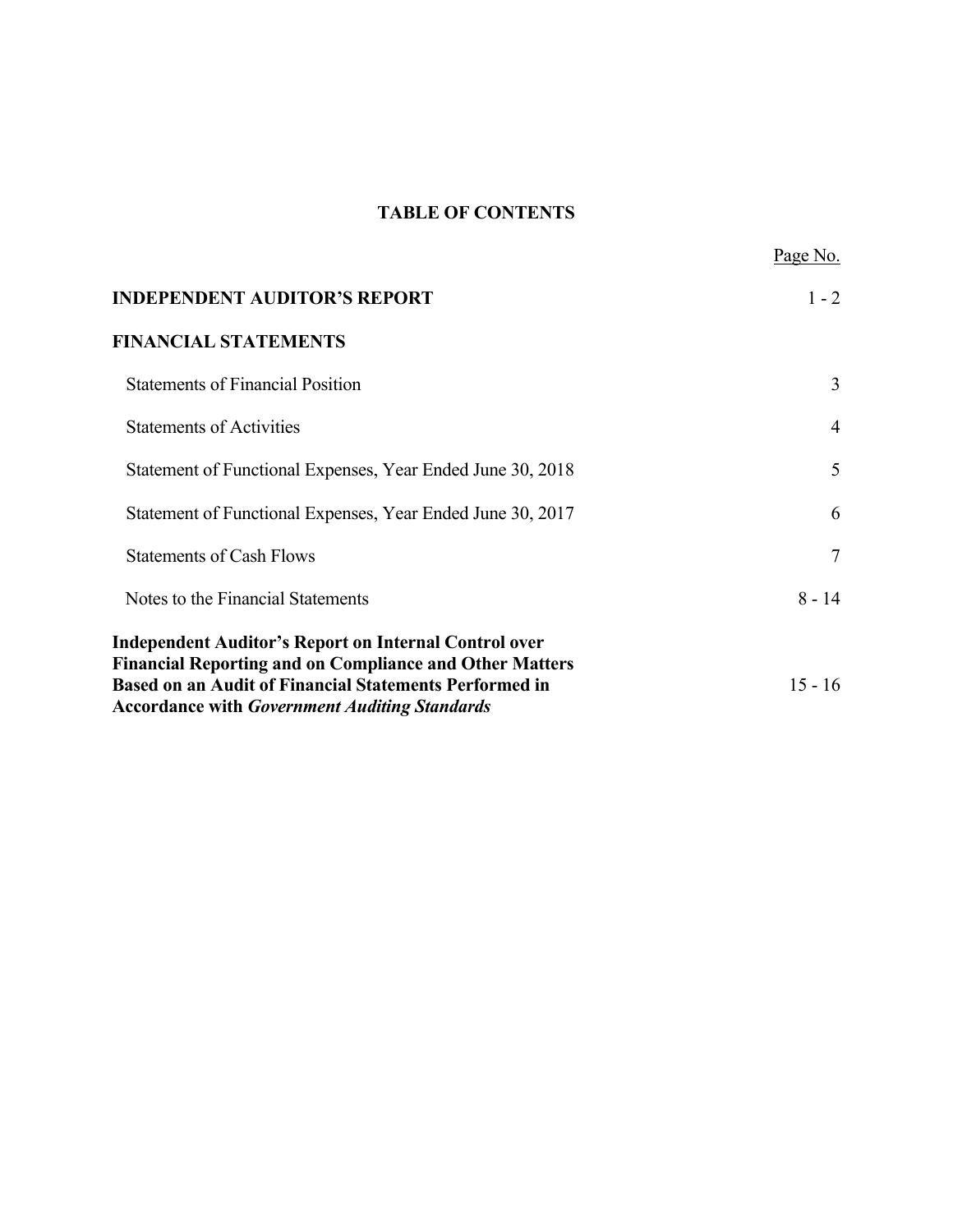

### Independent Auditor's Report

The Board of Trustees Creative Minds International Public Charter School Washington, DC

### **Report on the Financial Statements**

We have audited the accompanying financial statements of Creative Minds International Public Charter School (a nonprofit organization), which comprise the statements of financial position as of June 30, 2018 and 2017, and the related statements of activities, functional expenses and cash flows for the years then ended, and the related notes to the financial statements.

### **Management's Responsibility for the Financial Statements**

Management is responsible for the preparation and fair presentation of these financial statements in accordance with accounting principles generally accepted in the United States of America; this includes the design, implementation, and maintenance of internal control relevant to the preparation and fair presentation of financial statements that are free from material misstatement, whether due to fraud or error.

### **Auditor's Responsibility**

Our responsibility is to express an opinion on these financial statements based on our audits. We conducted our audits in accordance with auditing standards generally accepted in the United States of America and the standards applicable to financial audits contained in *Government Auditing Standards,* issued by the Comptroller General of the United States. Those standards require that we plan and perform the audit to obtain reasonable assurance about whether the financial statements are free from material misstatement.

An audit involves performing procedures to obtain audit evidence about the amounts and disclosures in the financial statements. The procedures selected depend on the auditor's judgment, including the assessment of the risks of material misstatement of the financial statements, whether due to fraud or error. In making those risk assessments, the auditor considers internal control relevant to the entity's preparation and fair presentation of the financial statements in order to design audit procedures that are appropriate in the circumstances, but not for the purpose of expressing an opinion on the effectiveness of the entity's internal control. Accordingly, we express no such opinion. An audit also includes evaluating the appropriateness of accounting policies used and the reasonableness of significant accounting estimates made by management, as well as evaluating the overall presentation of the financial statements.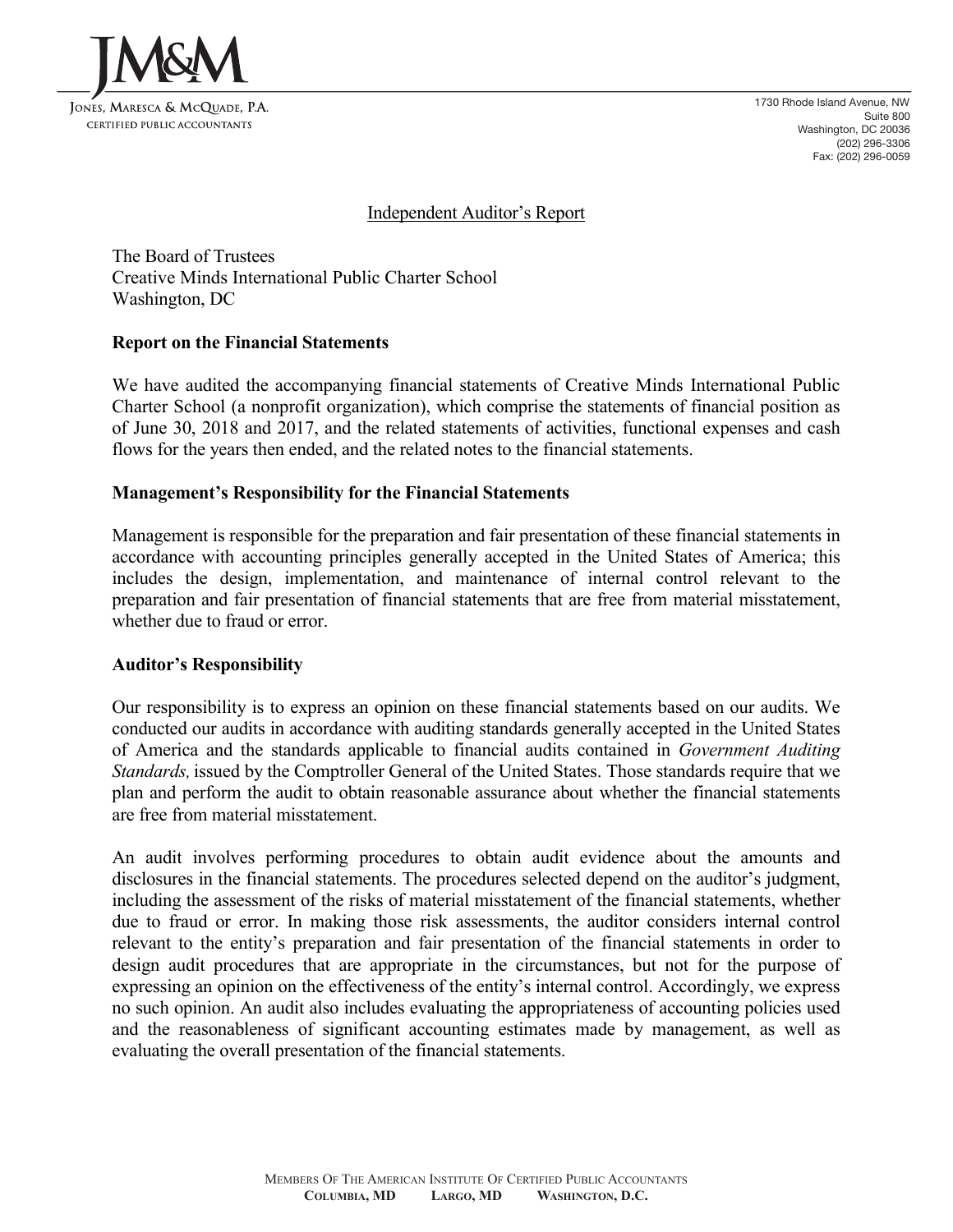Independent Auditor's Report Creative Minds International Public Charter School Page Two

We believe that the audit evidence we have obtained is sufficient and appropriate to provide a basis for our audit opinion.

## **Opinion**

In our opinion, the financial statements referred to above present fairly, in all material respects, the financial position of Creative Minds International Public Charter School as of June 30, 2018 and 2017, and the changes in its net assets and its cash flows for the years then ended in accordance with accounting principles generally accepted in the United States of America.

# **Other Reporting Required by Government Auditing Standards**

In accordance with *Government Auditing Standards*, we have also issued our report dated October 23, 2018, on our consideration of Creative Minds International Public Charter School's internal control over financial reporting and on our tests of its compliance with certain provisions of laws, regulations, contracts, and grant agreements and other matters. The purpose of that report is to describe the scope of our testing of internal control over financial reporting and compliance and the results of that testing, and not to provide an opinion on internal control over financial reporting or on compliance. That report is an integral part of an audit performed in accordance with *Government Auditing Standards* in considering Creative Minds International Public Charter School's internal control over financial reporting and compliance.

Jam Marca & Ma Quade PA

Washington, DC October 23, 2018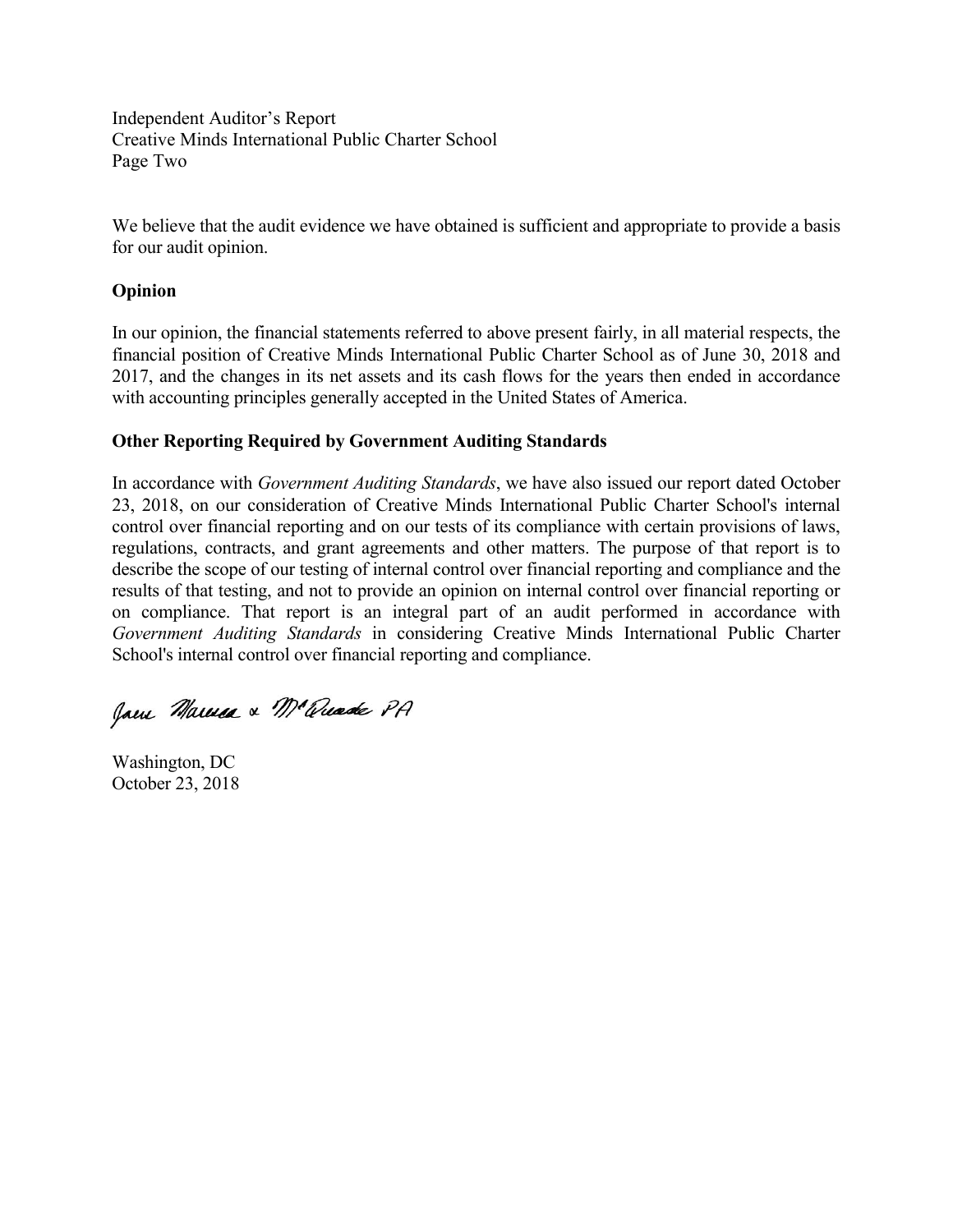# **CREATIVE MINDS INTERNATIONAL PUBLIC CHARTER SCHOOL STATEMENTS OF FINANCIAL POSITION JUNE 30, 2018 AND 2017**

|                                         |              | 2018      |               | 2017      |
|-----------------------------------------|--------------|-----------|---------------|-----------|
| <b>ASSETS</b>                           |              |           |               |           |
| <b>CURRENT ASSETS</b>                   |              |           |               |           |
| Cash                                    | $\mathbb{S}$ | 1,546,781 | $\mathcal{S}$ | 640,410   |
| Accounts receivable                     |              | 130,345   |               | 69,151    |
| Grants receivable                       |              | 35,713    |               | 39,058    |
| Prepaid expenses                        |              | 6,297     |               | 26,109    |
| <b>Total Current Assets</b>             |              | 1,719,136 |               | 774,728   |
| PROPERTY AND EQUIPMENT, NET             |              | 3,231,509 |               | 3,381,072 |
| <b>TOTAL ASSETS</b>                     | <sup>8</sup> | 4,950,645 | $\mathbb{S}$  | 4,155,800 |
|                                         |              |           |               |           |
| <b>LIABILITIES AND NET ASSETS</b>       |              |           |               |           |
| <b>CURRENT LIABILITIES</b>              |              |           |               |           |
| Accounts payable                        | \$           | 78,056    | $\mathbb{S}$  | 87,251    |
| Accrued expenses                        |              | 288,118   |               | 314,376   |
| Credit card payable                     |              | 4,780     |               | 15,810    |
| Deferred revenue                        |              | 7,629     |               | 51,032    |
| Loan payable, current portion           |              | 49,114    |               | 46,967    |
| <b>Total Current Liabilities</b>        |              | 427,697   |               | 515,436   |
| <b>LONG TERM LIABILITIES</b>            |              |           |               |           |
| Deferred rent                           |              | 2,611,785 |               | 1,766,960 |
| Loan payable, net                       |              | 1,840,550 |               | 1,885,361 |
| <b>Total Long Term Liabilities</b>      |              | 4,452,335 |               | 3,652,321 |
| <b>Total Liabilities</b>                |              | 4,880,032 |               | 4,167,757 |
| <b>NET ASSETS (DEFICIT)</b>             |              |           |               |           |
| Unrestricted                            |              | 70,613    |               | (11, 957) |
| <b>Total Net Assets (Deficit)</b>       |              | 70,613    |               | (11, 957) |
| <b>TOTAL LIABILITIES AND NET ASSETS</b> | \$           | 4,950,645 | \$            | 4,155,800 |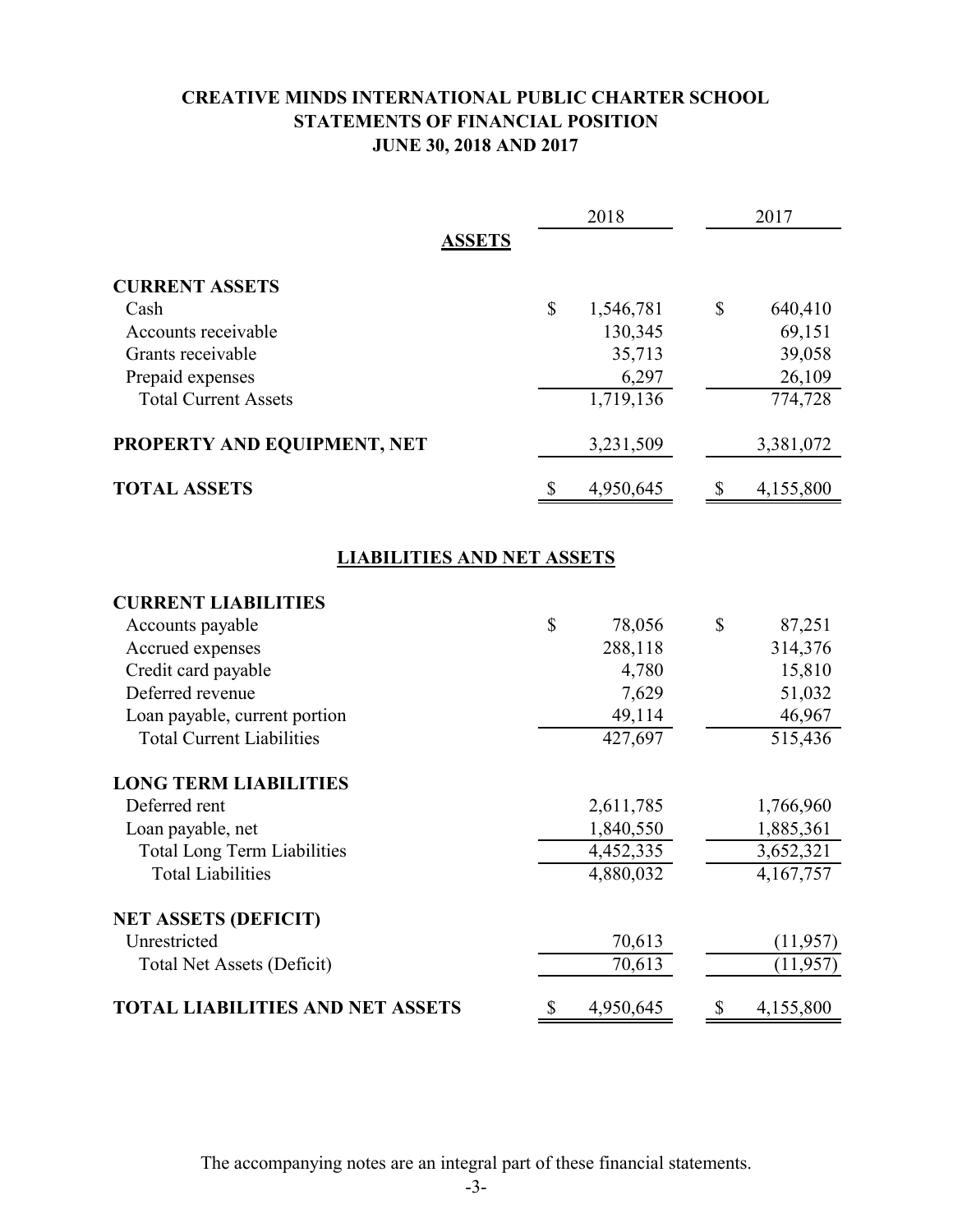# **CREATIVE MINDS INTERNATIONAL PUBLIC CHARTER SCHOOL STATEMENTS OF ACTIVITIES YEARS ENDED JUNE 30, 2018 AND 2017**

|                                         | 2018         |            | 2017 |            |
|-----------------------------------------|--------------|------------|------|------------|
|                                         |              |            |      |            |
| <b>UNRESTRICTED REVENUE AND</b>         |              |            |      |            |
| <b>OTHER SUPPORT</b>                    |              |            |      |            |
| Per pupil appropriations                | $\mathbb{S}$ | 7,849,737  | \$   | 5,526,831  |
| Per pupil facility allowance            |              | 1,407,993  |      | 1,065,284  |
| Federal entitlements and other grants   |              | 259,411    |      | 125,201    |
| Other public grants                     |              | 56,182     |      | 131,258    |
| Private gifts and contributions         |              | 16,456     |      | 89,844     |
| Activity fees                           |              | 536,244    |      | 592,851    |
| In kind contributions                   |              | 100,272    |      | 81,054     |
| Fundraising event                       |              | 96,052     |      | 162,629    |
| Other income                            |              | 1,132      |      | 10         |
| <b>Total Revenue and Other Support</b>  |              | 10,323,479 |      | 7,774,962  |
| <b>EXPENSES</b>                         |              |            |      |            |
| Program educational services            |              | 9,151,045  |      | 7,407,885  |
| General and administrative              |              | 1,026,776  |      | 881,751    |
| Fundraising                             |              | 63,088     |      | 98,159     |
| <b>Total Expenses</b>                   |              | 10,240,909 |      | 8,387,795  |
| <b>CHANGE IN NET ASSETS</b>             |              | 82,570     |      | (612, 833) |
| NET (DEFICIT) ASSETS, beginning of year |              | (11, 957)  |      | 600,876    |
| NET (DEFICIT) ASSETS, end of year       | \$           | 70,613     | \$   | (11, 957)  |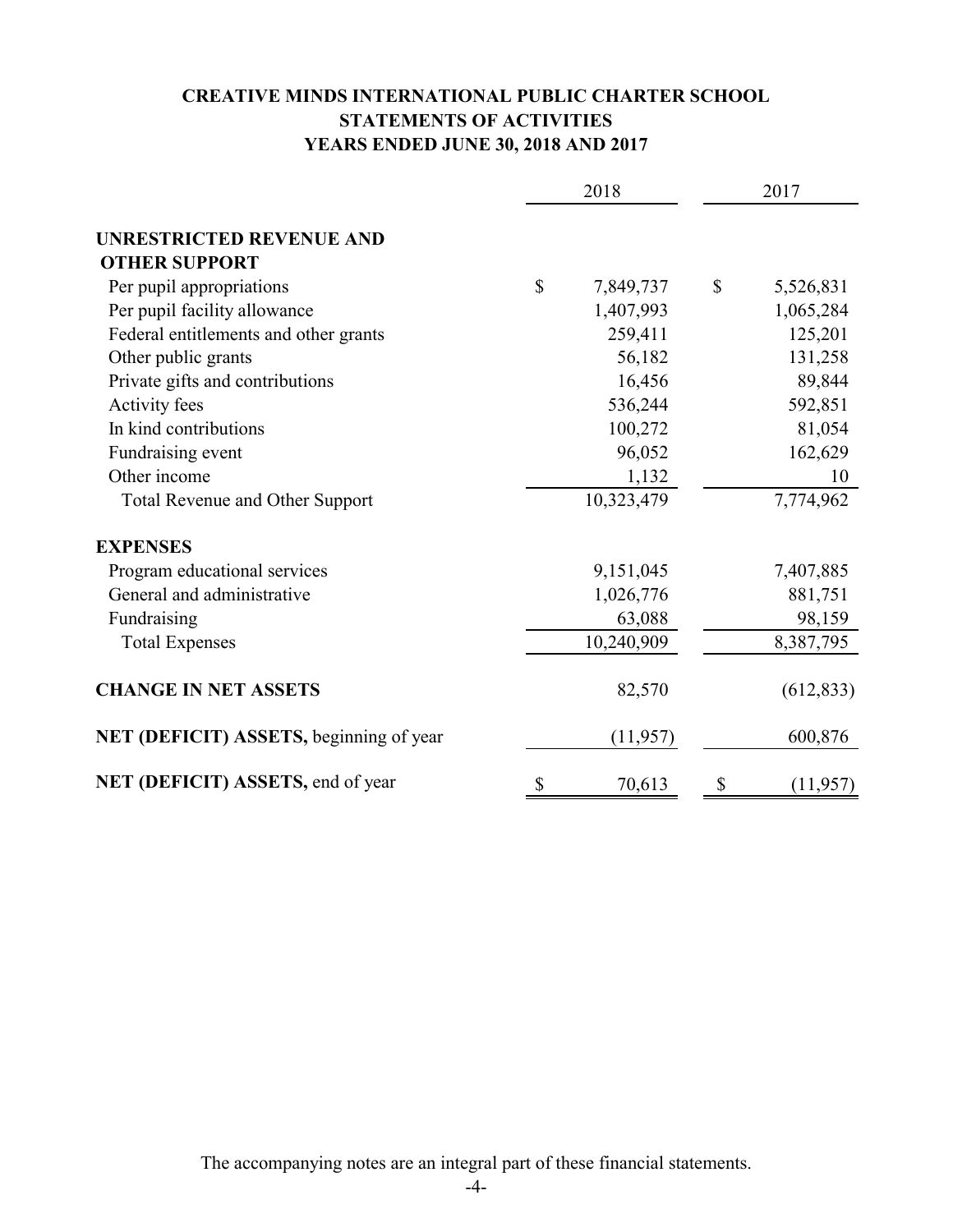# **CREATIVE MINDS INTERNATIONAL PUBLIC CHARTER SCHOOL STATEMENT OF FUNCTIONAL EXPENSES YEAR ENDED JUNE 30, 2018**

|                                   | Program            |      | <b>General</b> and |              |                    |             |              |
|-----------------------------------|--------------------|------|--------------------|--------------|--------------------|-------------|--------------|
|                                   | <b>Educational</b> |      | Administrative     |              | <b>Fundraising</b> |             | <b>Total</b> |
| <b>Personnel Expenses</b>         |                    |      |                    |              |                    |             |              |
| Salaries                          | \$<br>4,703,418    | \$   | 307,828            | \$           |                    | \$          | 5,011,246    |
| <b>Benefits</b>                   | 476,473            |      | 31,184             |              |                    |             | 507,657      |
| Payroll taxes                     | 379,005            |      | 24,805             |              |                    |             | 403,810      |
| Recruiting and development        | 534,323            |      |                    |              |                    |             | 534,323      |
| <b>Total Personnel Expenses</b>   | 6,093,219          |      | 363,817            |              |                    |             | 6,457,036    |
| <b>Direct Student Costs</b>       |                    |      |                    |              |                    |             |              |
| Supplies and material             | 76,357             |      |                    |              |                    |             | 76,357       |
| Contracted instruction fees       | 552,742            |      |                    |              |                    |             | 552,742      |
| Food service                      | 223,223            |      |                    |              |                    |             | 223,223      |
| Textbooks                         | 54,184             |      |                    |              |                    |             | 54,184       |
| Student assessment fees           | 25,027             |      |                    |              |                    |             | 25,027       |
| Other                             | 35,329             |      |                    |              |                    |             | 35,329       |
| <b>Total Direct Student Costs</b> | 966,862            |      |                    |              |                    |             | 966,862      |
| <b>Occupancy Expense</b>          |                    |      |                    |              |                    |             |              |
| Rent                              | 878,510            |      | 219,628            |              |                    |             | 1,098,138    |
| Maintenance and repairs           | 42,448             |      | 10,612             |              |                    |             | 53,060       |
| Facility consulting expense       | 3,509              |      | 877                |              |                    |             | 4,386        |
| Utiliites and garbage removal     | 2,280              |      | 570                |              |                    |             | 2,850        |
| Contracted building services      | 166,262            |      | 41,566             |              |                    |             | 207,828      |
| <b>Total Occupancy Expense</b>    | 1,093,009          |      | 273,253            |              |                    |             | 1,366,262    |
| <b>Office Expense</b>             |                    |      |                    |              |                    |             |              |
| Telephone                         | 6,581              |      | 1,645              |              |                    |             | 8,226        |
| Supplies                          | 44,296             |      | 11,074             |              |                    |             | 55,370       |
| Printing                          | 90                 |      | 23                 |              |                    |             | 113          |
| Equipment rental                  | 22,493             |      | 5,623              |              |                    |             | 28,116       |
| Postage and delivery              | 732                |      | 183                |              |                    |             | 915          |
| <b>Total Office Expense</b>       | 74,192             |      | 18,548             |              |                    |             | 92,740       |
| <b>General Expense</b>            |                    |      |                    |              |                    |             |              |
| Depreciation and amortization     | 412,593            |      | 103,148            |              |                    |             | 515,741      |
| Miscellaneous                     | 2,168              |      | 542                |              |                    |             | 2,710        |
| Insurance                         | 32,820             |      | 8,205              |              |                    |             | 41,025       |
| Professional fees                 | 366,178            |      | 234,262            |              |                    |             | 600,440      |
| Interest                          | 72,805             |      | 18,201             |              |                    |             | 91,006       |
| Contributions to CFA              | 10,000             |      |                    |              |                    |             | 10,000       |
| Auction items and fees            |                    |      |                    |              | 63,088             |             | 63,088       |
| Dues, fees and fines              | 27,199             |      | 6,800              |              |                    |             | 33,999       |
| <b>Total General Expense</b>      | 923,763            |      | 371,158            |              | 63,088             |             | 1,358,009    |
| <b>Total Expenses</b>             | \$<br>9,151,045    | $\$$ | 1,026,776          | $\mathbb{S}$ | 63,088             | $\mathbb S$ | 10,240,909   |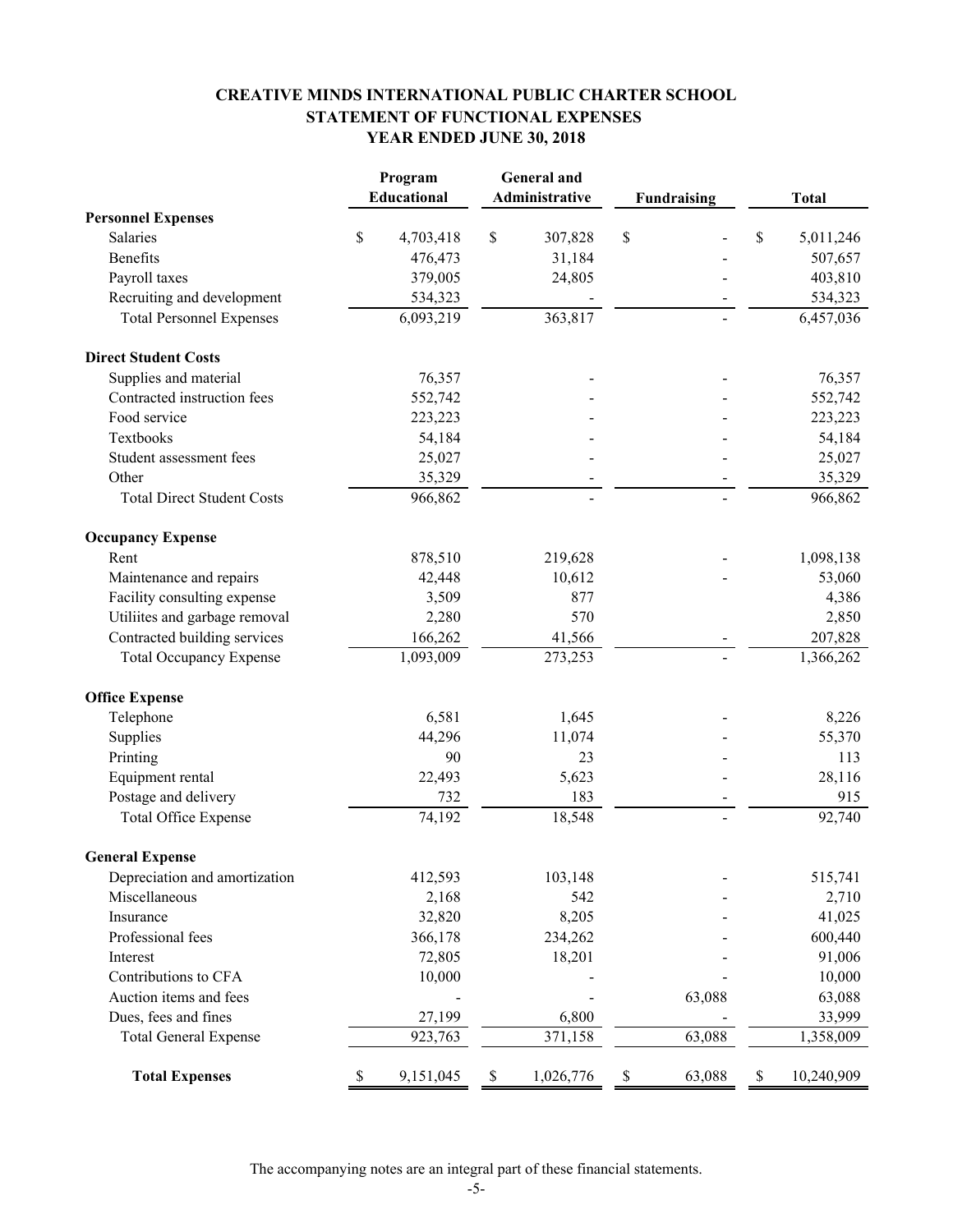# **CREATIVE MINDS INTERNATIONAL PUBLIC CHARTER SCHOOL STATEMENT OF FUNCTIONAL EXPENSES YEAR ENDED JUNE 30, 2017**

|                                   |      | Program                |             | <b>General</b> and |                    |        |             |              |
|-----------------------------------|------|------------------------|-------------|--------------------|--------------------|--------|-------------|--------------|
|                                   |      | Educational            |             | Administrative     | <b>Fundraising</b> |        |             | <b>Total</b> |
| <b>Personnel Expenses</b>         |      |                        |             |                    |                    |        |             |              |
| Salaries                          | \$   | 3,693,772              | \$          | 280,273            | \$                 |        | \$          | 3,974,045    |
| <b>Benefits</b>                   |      | 418,511                |             | 31,755             |                    |        |             | 450,266      |
| Payroll taxes                     |      | 297,960                |             | 22,608             |                    |        |             | 320,568      |
| Recruiting and development        |      | 313,089                |             | 5,780              |                    |        |             | 318,869      |
| <b>Total Personnel Expenses</b>   |      | 4,723,332              |             | 340,416            |                    |        |             | 5,063,748    |
| <b>Direct Student Costs</b>       |      |                        |             |                    |                    |        |             |              |
| Supplies and material             |      | 86,446                 |             |                    |                    |        |             | 86,446       |
| Contracted instruction fees       |      | 588,786                |             |                    |                    |        |             | 588,786      |
| Food service                      |      | 195,760                |             |                    |                    |        |             | 195,760      |
| Textbooks                         |      | 17,737                 |             |                    |                    |        |             | 17,737       |
| Student assessment fees           |      | 23,807                 |             |                    |                    |        |             | 23,807       |
| Other                             |      | 35,596                 |             |                    |                    |        |             | 35,596       |
| <b>Total Direct Student Costs</b> |      | 948,132                |             |                    |                    |        |             | 948,132      |
| <b>Occupancy Expense</b>          |      |                        |             |                    |                    |        |             |              |
| Rent                              |      | 885,042                |             | 221,261            |                    |        |             | 1,106,303    |
| Maintenance and repairs           |      | 30,302                 |             | 7,576              |                    |        |             | 37,878       |
| Contracted building services      |      | 96,211                 |             | 24,053             |                    |        |             | 120,264      |
| <b>Total Occupancy Expense</b>    |      | $\overline{1,}011,555$ |             | 252,890            |                    |        |             | 1,264,445    |
| <b>Office Expense</b>             |      |                        |             |                    |                    |        |             |              |
| Telephone                         |      | 9,633                  |             | 2,408              |                    |        |             | 12,041       |
| Supplies                          |      | 33,562                 |             | 8,390              |                    |        |             | 41,952       |
| Printing                          |      | 117                    |             | 29                 |                    |        |             | 146          |
| Equipment rental                  |      | 21,726                 |             | 5,431              |                    |        |             | 27,157       |
| Postage and delivery              |      | 669                    |             | 167                |                    |        |             | 836          |
| <b>Total Office Expense</b>       |      | 65,707                 |             | 16,425             |                    |        |             | 82,132       |
| <b>General Expense</b>            |      |                        |             |                    |                    |        |             |              |
| Depreciation and amortization     |      | 348,608                |             | 87,152             |                    |        |             | 435,760      |
| Miscellaneous                     |      | 3,709                  |             | 927                |                    |        |             | 4,636        |
| Insurance                         |      | 26,781                 |             | 6,695              |                    |        |             | 33,476       |
| Professional fees                 |      | 189,662                |             | 154,646            |                    |        |             | 344,308      |
| Interest                          |      | 74,452                 |             | 18,613             |                    |        |             | 93,065       |
| Auction items and fees            |      |                        |             |                    |                    | 98,159 |             | 98,159       |
| Dues, fees and fines              |      | 15,947                 |             | 3,987              |                    |        |             | 19,934       |
| <b>Total General Expense</b>      |      | 659,159                |             | 272,020            |                    | 98,159 |             | 1,029,338    |
| <b>Total Expenses</b>             | $\$$ | 7,407,885              | $\mathbb S$ | 881,751            | $\mathbb S$        | 98,159 | $\mathbb S$ | 8,387,795    |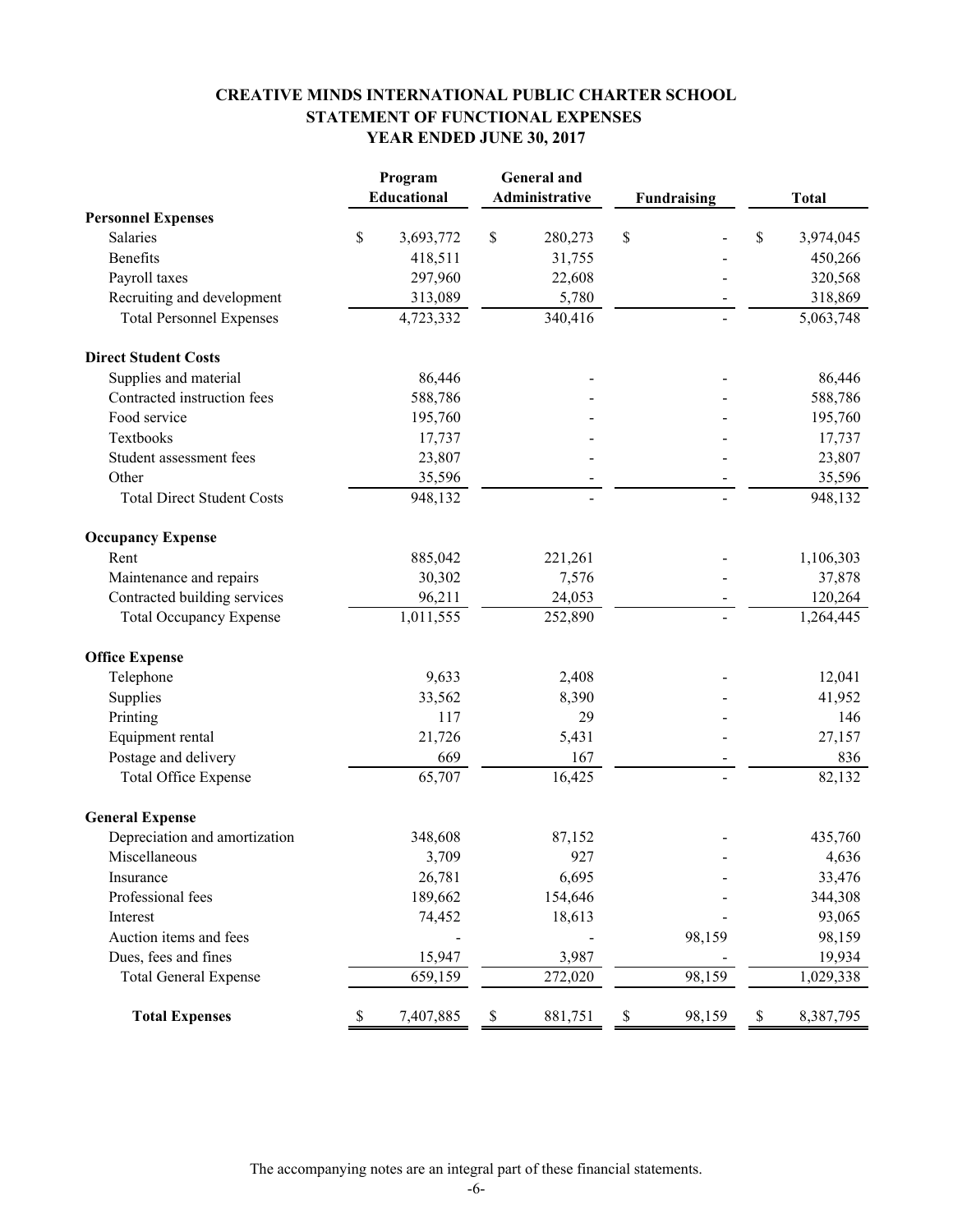# **CREATIVE MINDS INTERNATIONAL PUBLIC CHARTER SCHOOL STATEMENTS OF CASH FLOWS YEARS ENDED JUNE 30, 2018 AND 2017**

| 2018                                          |                | 2017             |
|-----------------------------------------------|----------------|------------------|
| <b>CASH FLOWS FROM OPERATING ACTIVITIES</b>   |                |                  |
| Change in net assets                          | \$<br>82,570   | \$<br>(612, 833) |
| Adjustments to reconcile change in net assets |                |                  |
| provided by (used for) operating activities:  |                |                  |
| Depreciation and amortization                 | 515,741        | 435,760          |
| Amortization of deferred financing costs      | 4,303          | 4,307            |
| (Increase) decrease in assets:                |                |                  |
| Accounts receivable                           | (61, 194)      | (6,157)          |
| Grants receivable                             | 3,345          | (12,111)         |
| Prepaid expenses                              | 19,812         | 26,209           |
| Increase (decrease) in liabilities:           |                |                  |
| Accounts payable                              | (9,195)        | (89, 484)        |
| Accrued expenses                              | (26, 258)      | 93,538           |
| Credit card payable                           | (11,030)       | 5,481            |
| Deferred revenue                              | (43, 403)      | 4,542            |
| Deferred rent                                 | 844,825        | 909,067          |
| Net Cash Provided by Operating Activities     | 1,319,516      | 758,319          |
| <b>CASH FLOWS FROM INVESTING ACTIVITIES</b>   |                |                  |
| Purchase of property and equipment            | (366, 178)     | (1,015,960)      |
| Net Cash Used for Investing Activities        | (366, 178)     | (1,015,960)      |
| <b>CASH FLOWS FROM FINANCING ACTIVITIES</b>   |                |                  |
| Principal payment of loan                     | (46,967)       | (44, 911)        |
| Net Cash Used for Financing Activities        | (46, 967)      | (44, 911)        |
| <b>NET CHANGE IN CASH</b>                     | 906,371        | (302, 552)       |
| CASH, beginning of year                       | 640,410        | 942,962          |
| CASH, end of year                             | 1,546,781<br>S | 640,410<br>\$    |
| SUPPPLEMENTAL INFORMATION                     |                |                  |
| Cash paid for interest                        | \$<br>86,703   | \$<br>88,758     |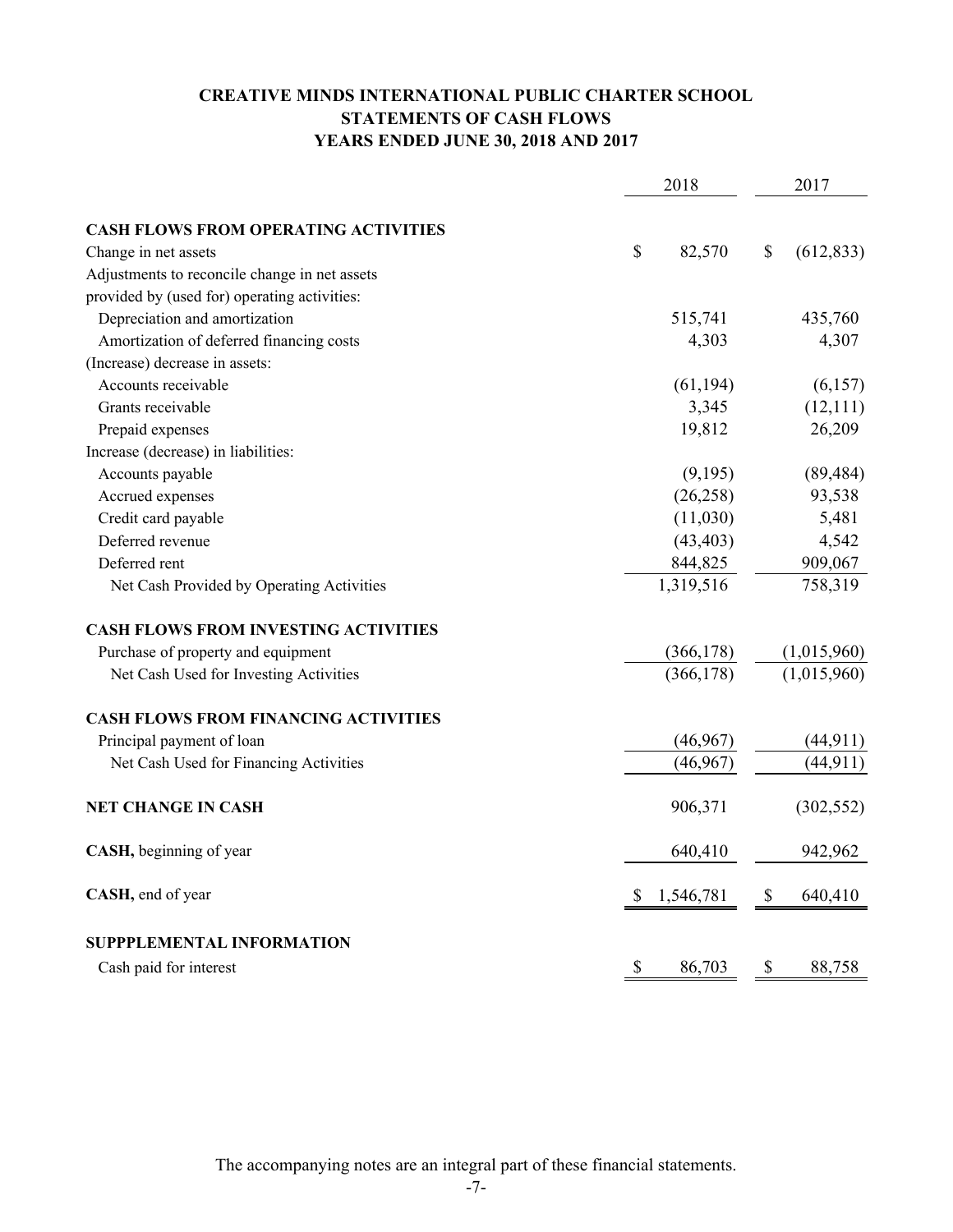## **NOTE A - ORGANIZATION AND NATURE OF BUSINESS**

Creative Minds International Public Charter School (the "School") was incorporated as a nonstock and not-for-profit organization in 2011 under the laws of the District of Columbia. On July 1, 2012, the School entered into a 15-year Charter School Agreement with the District of Columbia Public Charter School Board. The School's mission is to provide young children with the skills required for successful participation in a global society. To accomplish the mission, the School designed a highly engaging program based on an international project and arts-based curriculum that includes foreign language instruction as well as standards-based literacy and mathematics.

During April 2017, Creative Families Association ("CFA") was incorporated in the District of Columbia. CFA was established to raise funds for the School's betterment and will be governed by parents of students attending the School. CFA's application to be recognized as a tax exempt organization under Section  $501(c)(3)$  of the Internal Revenue Code was accepted on April 20, 2018. Until the tax exempt application was approved, the School had full discretion over CFA's operations, therefore all assets, liabilities, and activities of CFA were included in the accompanying financial statements as of June 30, 2017 but have been excluded as of June 30, 2018.

# **NOTE B – SUMMARY OF SIGNIFICANT ACCOUNTING POLICIES**

### Basis of Accounting

The School's financial statements have been prepared on the accrual basis of accounting. Therefore, revenue and related assets are recognized when earned and expenses and related liabilities are recognized as the obligations are incurred.

### Basis of Presentation

Financial statement presentation follows Financial Accounting Standards Board ("FASB") Accounting Standards Codification ("ASC") Topic *Not-for-Profit Entities.* In accordance with the topic, the School is required to report information regarding its financial position and activities according to three classes of net assets. Accordingly, the net assets of the School and changes therein are classified and reported as follows:

*Unrestricted Net Assets* – Net assets not subject to donor-imposed stipulations.

*Temporarily Restricted Net Assets* – Net assets subject to donor-imposed stipulations that may or will be met by either actions of the School and/or the passage of time.

*Permanently restricted net assets* – Net assets subject to donor-imposed stipulations that they maintained permanently by the school. There were no temporarily or permanently restricted net assets during the years ended June 30, 2018 and 2017.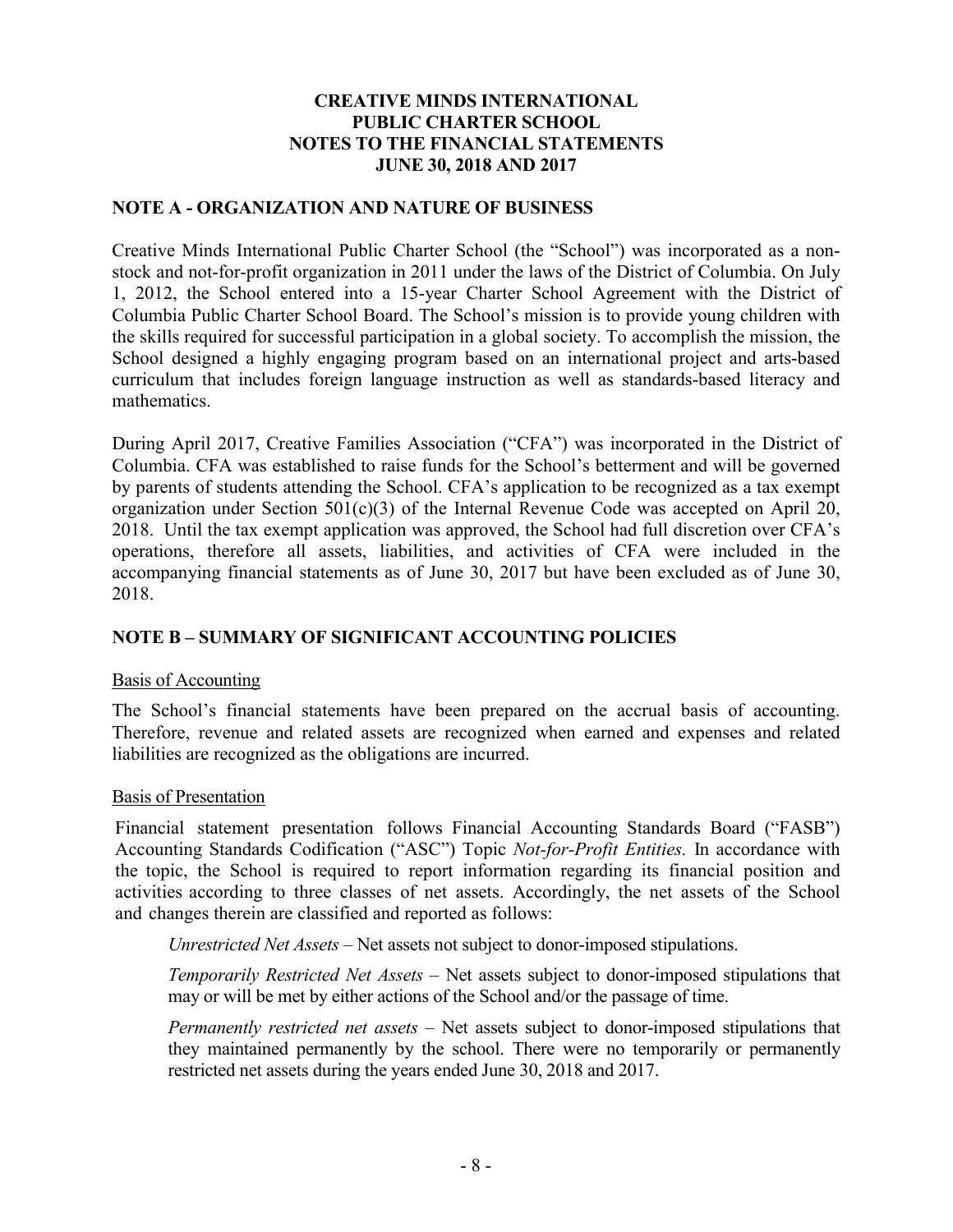# **NOTE B – SUMMARY OF SIGNIFICANT ACCOUNTING POLICIES** (continued)

### Use of Estimates

The preparation of financial statements in accordance with U.S. generally accepted accounting principles requires management to make estimates and assumptions that affect certain reported amounts of assets and liabilities and disclosure of contingent assets and liabilities at the date of the financial statements and reported amounts of revenues and expenses during the reporting period. Actual results could differ from those estimates.

## Grants and Accounts Receivable

Grants and accounts receivable are recorded when billed or accrued and represents claims against third parties that will be settled in cash. Accounts receivable are reported net of the allowance for doubtful accounts, if any. The allowance for doubtful accounts, if any, is estimated based on historical collection trends, the age of outstanding receivable and existing economic conditions. If actual experience changes, revisions to the allowance may be necessary. Past due accounts receivable are written off when internal collection efforts have been unsuccessful in collecting the amount due. Grants receivables are due from governmental agencies. Due to the nature of funding from the federal government and the District of Columbia, management believes that all receivables will be collected. Therefore, no allowance for doubtful accounts has been recorded.

### Property and Equipment

Property and equipment having a cost of greater than \$1,000 and a useful life of greater than one year are stated at cost, or if donated, at fair value. Expenditures for maintenance and repairs are charged against operations. Renewals and betterments that materially extend the life of the asset are capitalized. Leasehold improvements are capitalized at cost and amortized over the lesser of the remaining life of the lease or the life of the asset. The cost of property and equipment is depreciated over their estimated useful lives, ranging from two to seven years. Depreciation and amortization is computed using the straight-line method.

### Debt Issuance Costs

Costs incurred for the issuance of debt have been capitalized and are reported in the statement of financial position as a direct deduction from the related debt liability. Debt issuance costs are amortized as interest expense over the remaining period of the debt using the straight-line method, which approximates the effective interest method.

### Deferred Revenue

Deferred revenue result from the School recognizing grant and activity fee revenue in the period in which the work is performed. Accordingly, grant and activity fee revenue which is received in the current fiscal year is deferred until the fiscal year in which the work is performed.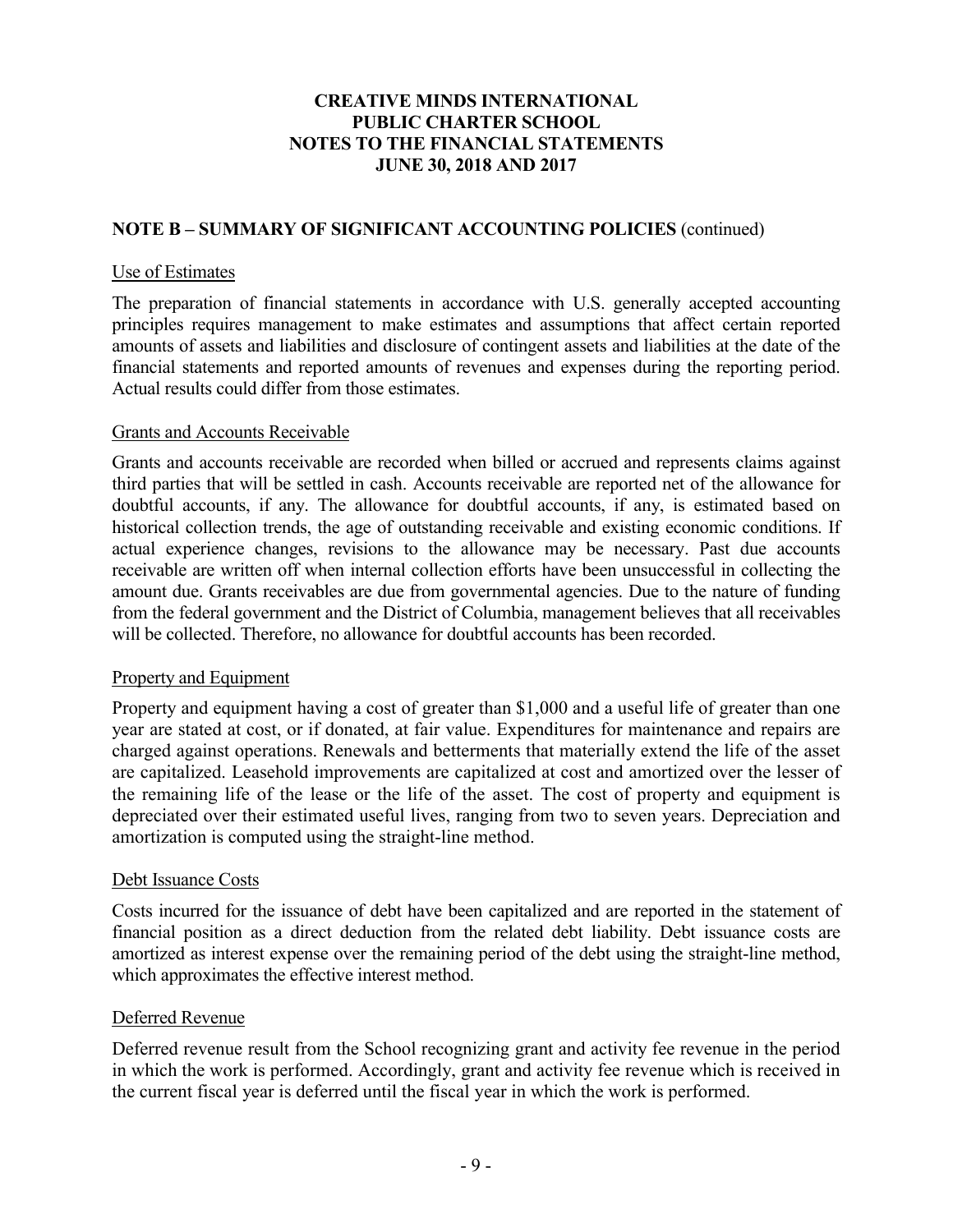## **NOTE B – SUMMARY OF SIGNIFICANT ACCOUNTING POLICIES** (continued)

#### Deferred Rent

The School recognizes rent expense, including incentives, on a straight-line basis over the term of the lease. Deferred rent liability records the rent expense recognized on a straight-line basis in excess of cash payments.

#### Contributions and Grants

Contributions received are recorded as increases in unrestricted, temporarily restricted or permanently restricted net assets, depending on the existence and/or nature of any donor restrictions. When a restriction expires (that is, when a stipulated time restriction ends or the purpose of the restriction is accomplished), temporarily restricted net assets are reclassified to unrestricted net assets and reported in the statements of activities as net assets released from restrictions. When restrictions are met within the same year as restricted funds are contributed, they are classified as unrestricted contributions.

Grant revenues are received primarily from the District of Columbia government. The grants are subject to audit by the grantor agencies. Such audits could result in a request for reimbursement by the agency for expenditures disallowed under the terms and conditions of the appropriate grantor. No provision for possible adjustment has been made in the accompanying financial statements because, in the opinion of management, such adjustment, if any, would not have a material effect on the financial statements.

### Revenue Recognition

The School receives a student allocation on a per-pupil basis from the District of Columbia to cover the cost of academic expenses. Per pupil appropriated revenue is recognized during the period for which the associated education services are provided. Per pupil appropriations include \$2,701,337 and \$1,735,166 for enhancements, such as special education, at-risk students and English language learners, for the years ended June 30, 2018 and 2017, respectively.

All income raised from fundraising events is recognized upon the occurrence of the event.

Activity fees are recognized at the time of the activity. Activity fee revenue is earned from students, but not restricted to, field trips, camps and other school related activities.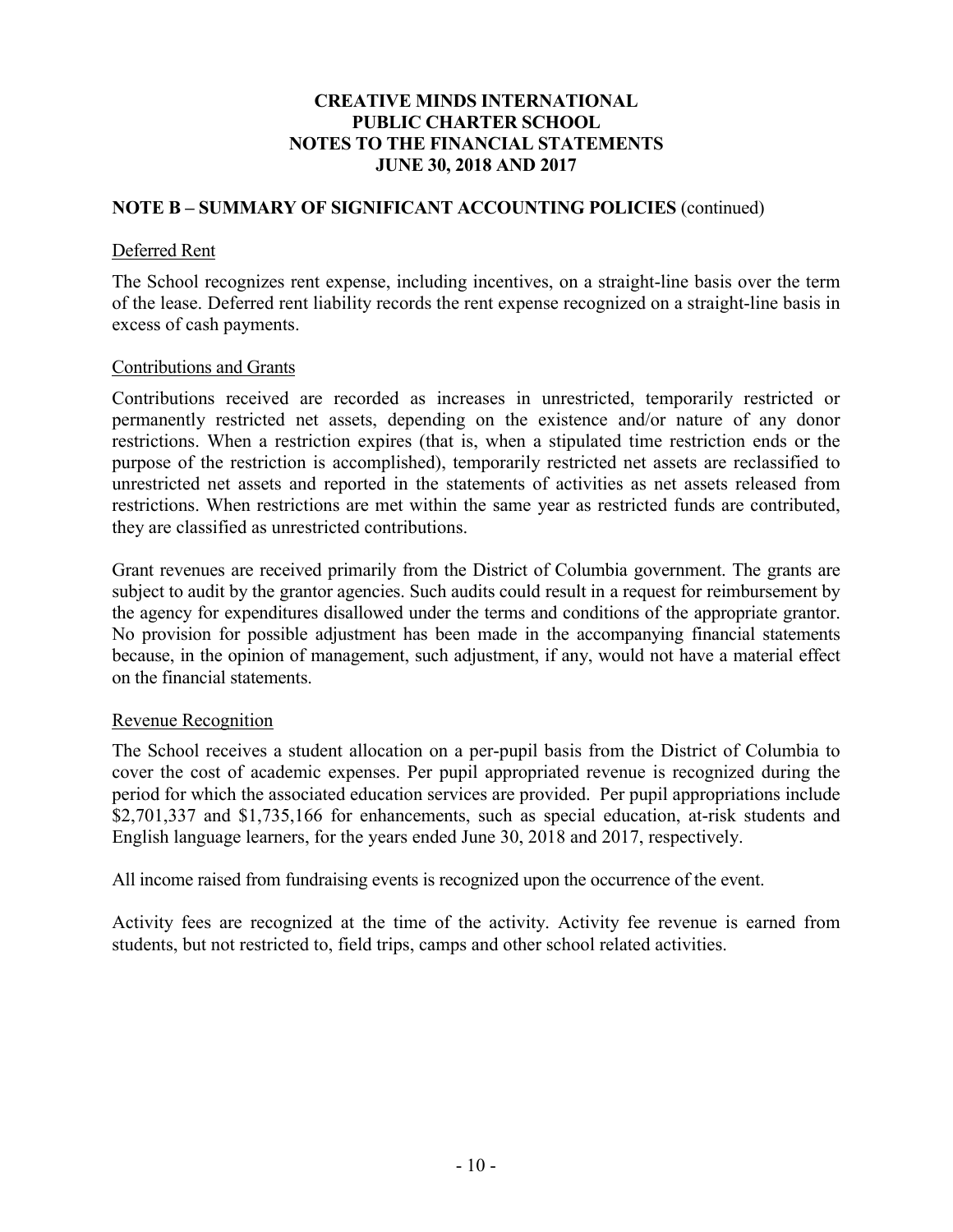### **NOTE B – SUMMARY OF SIGNIFICANT ACCOUNTING POLICIES** (continued)

#### In-kind Contributions

In-kind contributions consist of donated services and goods, and are recognized at fair value at the date of the donation. Donated services are recognized when the services donated require specialized skills, are provided by individuals with those skills, and would typically need to be purchased if the services had not been donated. The School received \$58,219 and \$81,054 of donated auction items for the years ended June 30, 2018 and 2017, respectively and \$42,053 in donated equipment and fixtures for the year ended June 30, 2018.

### Functional Expenses

The costs of providing the School's various programs and supporting services have been summarized on a functional basis in the accompanying statements of activities. Accordingly, certain costs have been allocated among the programs, fundraising and supporting services benefited.

## **NOTE C – INCOME TAXES**

The School qualifies as a tax exempt organization under Section  $501(c)(3)$  of the Internal Revenue Code. In addition, the School is classified as an entity that is not a private foundation under Section  $509(a)(1)$ .

The School has adopted the accounting of uncertainty in income taxes as required by the Income Taxes topic of the FASB ASC. The topic requires the School to determine whether a tax position is more likely than not to be sustained upon examination by the applicable taxing authority, including resolution of any related appeals or litigation processes, based on the technical merits of the position. The tax benefit to be recognized is measured as the largest amount of benefit that is more than fifty percent likely of being realized upon ultimate settlement which could result in the School recording a tax liability that would reduce its net assets.

The School has analyzed its tax positions, and has concluded that no liability for unrecognized tax benefits should be recorded related to any uncertain tax positions taken on returns filed for open tax years (2014-2016), or expected to be taken in its 2017 information return. The School is not aware of any tax positions for which it believes that there is a reasonable possibility that the total amounts of unrecognized tax benefits will change materially in the next twelve months.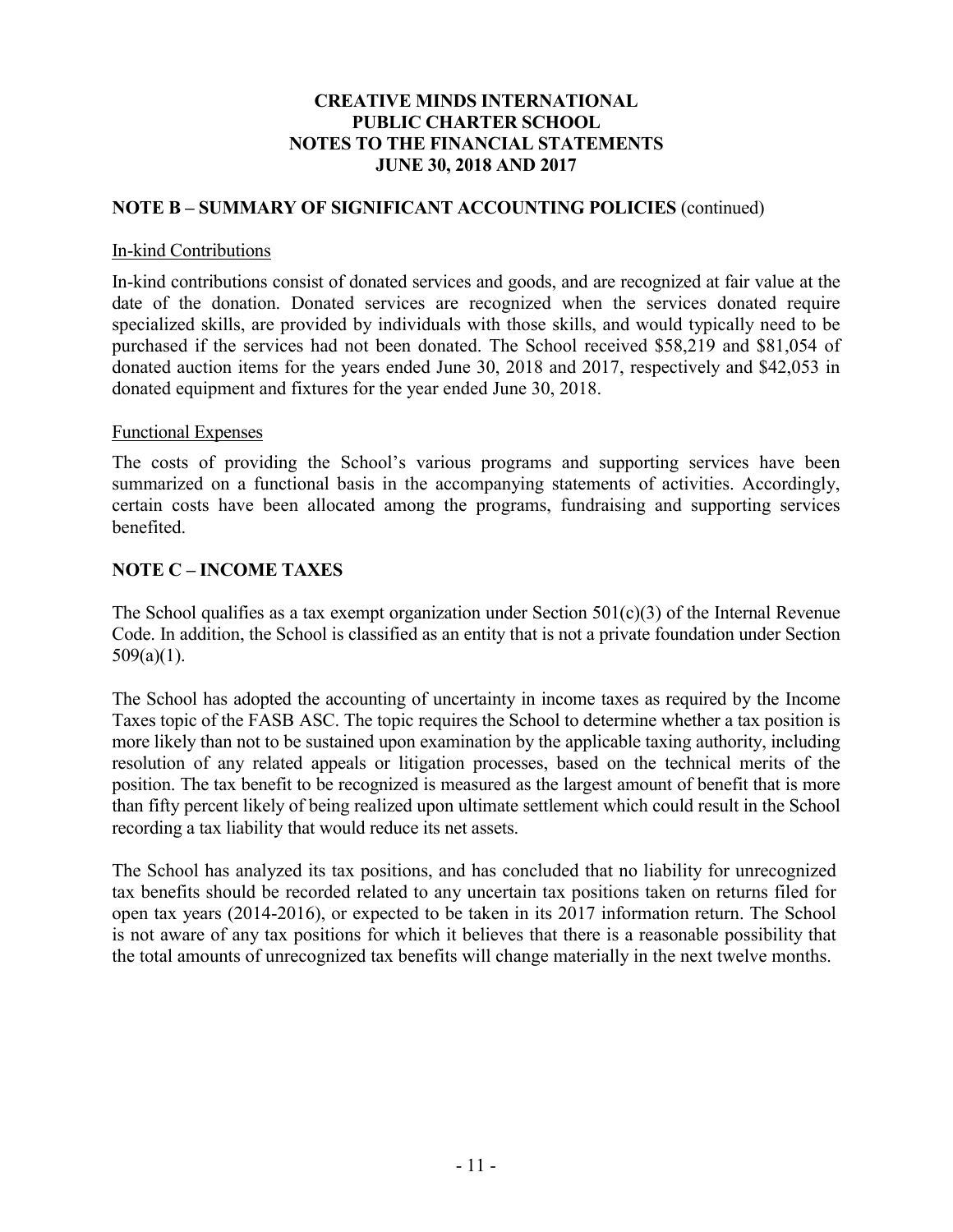## **NOTE D - PROPERTY AND EQUIPMENT**

The following is a summary of property and equipment at June 30:

|                                                 | 2018 |             | 2017       |
|-------------------------------------------------|------|-------------|------------|
|                                                 |      |             |            |
| Computers and materials                         | \$   | 268,973     | 207,399    |
| Classroom furniture                             |      | 279,054     | 141,790    |
| Leasehold improvements                          |      | 4,158,886   | 3,991,547  |
|                                                 |      | 4,706,913   | 4,340,736  |
| Less: accumulated depreciation and amortization |      | (1,475,404) | (959, 664) |
| Property and Equipment, Net                     |      | 3,231,509   | 3,381,072  |

Depreciation and amortization expense for the years ended June 30, 2018 and 2017, totaled \$515,741 and \$435,760, respectively.

## **NOTE E - LOAN PAYABLE**

On March 26, 2015, the School signed a loan agreement with the District of Columbia Office of Public Charter School Financing and Support to finance up to \$2,000,000 of renovations. This loan was modified on June 20, 2016 for the schedule of payments. The terms of the loan are quarterly interest payments only, through March 2016, at 4.5% per annum. After that, loan payments shall be made quarterly for interest and principal based upon a 25 year amortization, with a balloon payment scheduled at maturity of March 2020. This loan is collateralized with a first lien on the leasehold improvements on the property located at 3700 North Capitol Street, NW, Washington, D.C. As of June 30, 2018 and 2017, the balance on this loan totaled \$1,897,204 and \$1,944,171, respectively.

The loan agreement contains certain restrictive, financial and nonfinancial covenants. In the opinion of the management the School has complied with the required covenants for 2018 and 2017.

Deferred financing costs and accumulated amortization are as follows at June 30:

|                                                            | 2018               | 2017               |
|------------------------------------------------------------|--------------------|--------------------|
| Deferred financing costs<br>Less: accumulated amortization | 21,534<br>(13.994) | \$21,534<br>(9,691 |
|                                                            |                    | ,843               |

The School reports amortization of debt issuance costs as interest expense. The amortization of debt issuance costs as interest expense for the year ended June 30, 2018 and 2017, was \$4,303 and \$4,307, respectively.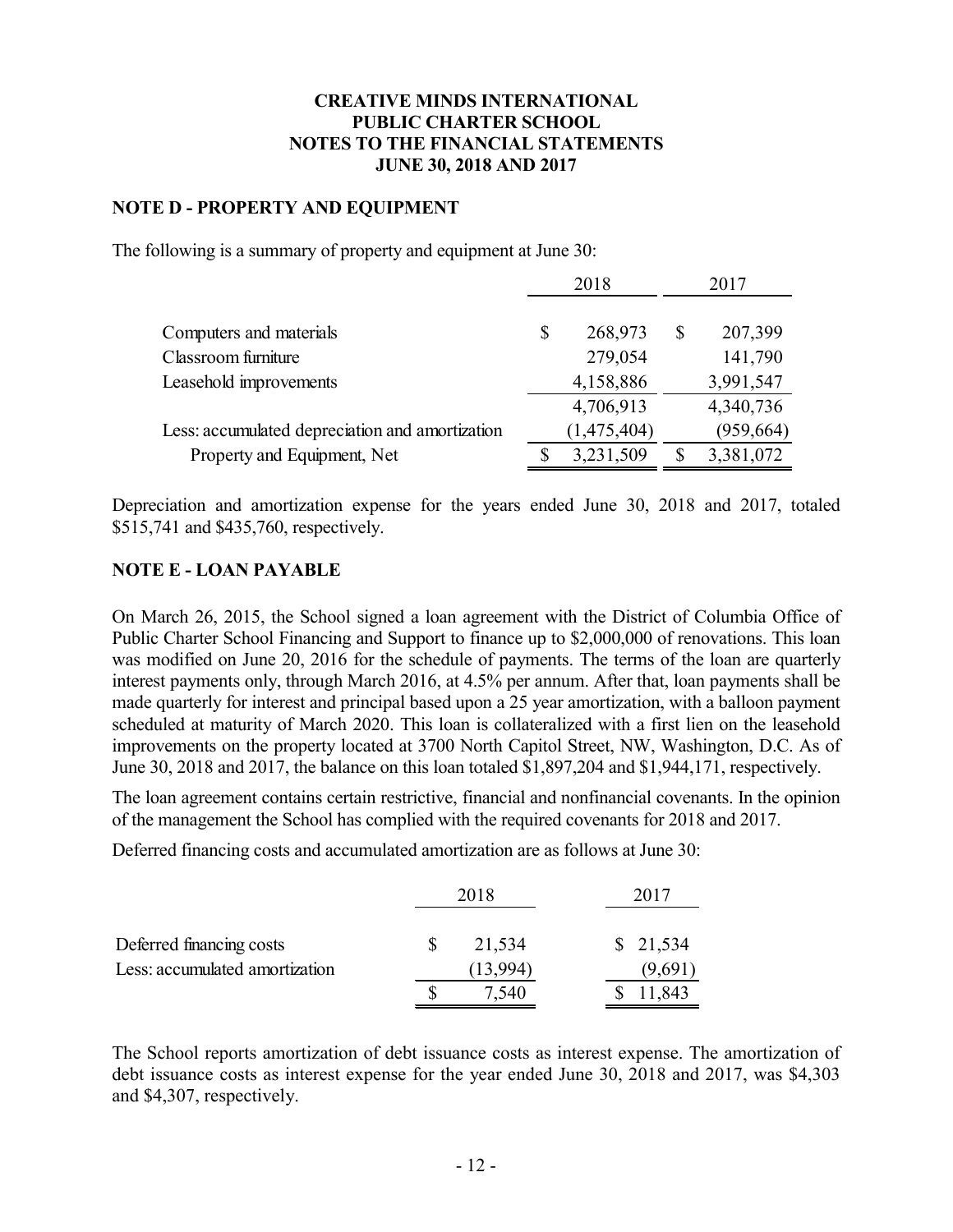## **NOTE E - LOAN PAYABLE** (continued)

Aggregate annual maturities of the loan for the year ending June 30:

| 2019  | 49,114      |
|-------|-------------|
| 2020  | 1,848,090   |
| Total | \$1,897,204 |

### **NOTE F - LEASE COMMITMENTS**

On February 9, 2015, the School entered into a ten year agreement with the Armed Forces Retirement Home to lease space in the Sherman Building, located at 3700 North Capitol Street, N.W., Washington, D.C. This lease was amended in 2016 for additional space to meet the School's growing requirements. The monthly lease payments are based on the square footage area occupied by the School and decreased by the approved leasehold improvement incentives for repair, maintenance, renovation, remodel or upgrading the building. There was another modification to this lease to extend the lease term from ten to thirty years with a new end date of July 31, 2025. As of June 30, 2018 and 2017, approved in-kind leasehold improvements totaled \$2,700,842 per year.

Rental expense for the years ended June 30, 2018 and 2017, totaled \$1,098,138 and \$1,106,303, respectively. The future minimum lease payments for the years ending June 30 are as follows:

| 2019       | 318,899      |
|------------|--------------|
| 2020       | 1,117,177    |
| 2021       | 1,368,589    |
| 2022       | 1,574,489    |
| 2023       | 1,632,792    |
| Thereafter | 50,068,332   |
| Total      | \$56,080,278 |

### **NOTE G – PENSION PLAN**

The Creative Minds International 401(K) Profit Sharing Plan and Trust (the "Plan") was restated as of January 1, 2014. All employees who are at least 21 years of age and meet 1,000 hours of service per year are eligible to participate in the Plan. Employees may make elective deferral from their eligible earnings, up to the amount allowed by the Internal Revenue Service. The School matches the first three percent of a participant's compensation that is deferred as an elective deferral. For the years ended June 30, 2018 and 2017, pension expense totaled \$63,122 and \$55,966, respectively.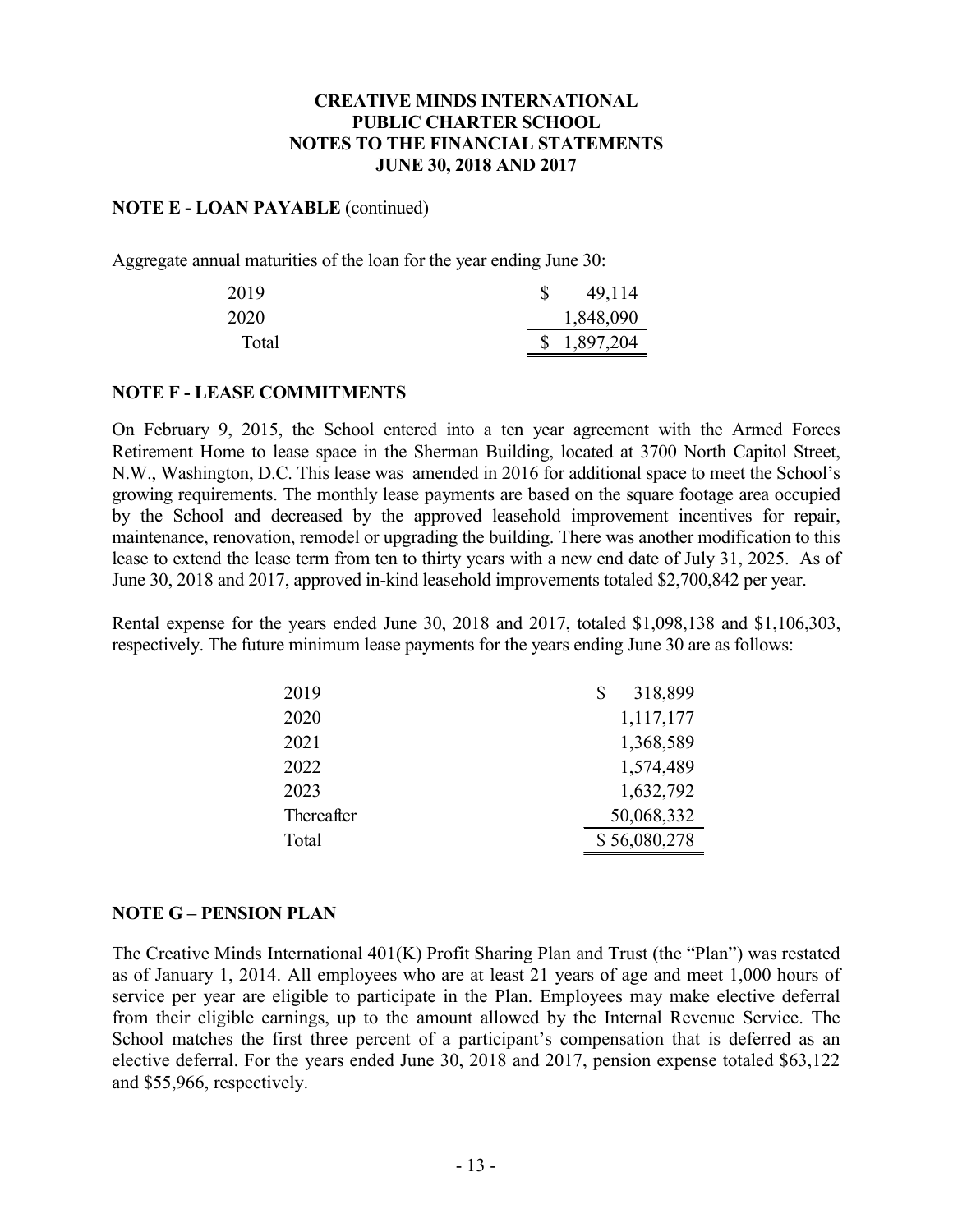# **NOTE H - COMMITMENTS AND CONTINGENT LIABILITIES**

The School receives revenues from government grants and contracts. The ultimate determination of amounts received under these programs generally is based upon allowable costs, which are subject to audit, and are reported to the government. The School is of the opinion that adjustments, if any, arising from such audits will not have a material effect on the financial statements.

# **NOTE I - CONCENTRATIONS OF RISK**

The School places its cash with financial institutions which at times, may exceed the Federal Deposit Insurance Corporation's insurance limit of \$250,000. As of June 30, 2018 and 2017, the School had cash that exceeded federally insured limits by approximately \$1,270,000 and \$370,000, respectively. Management has evaluated the financial institutions and does not believe it is exposed to any significant credit risk.

The School is supported primarily through local and federal appropriations and grants. For the years ended June 30, 2018 and 2017, 94% and 89%, respectively, of total revenue was provided from one local government agency. Reduction of this source of support would have a significant impact on the School's programs and activities.

# **NOTE J - SUBSEQUENT EVENTS**

In preparing these financial statements, the management of the School has evaluated subsequent events and transactions through the date of the auditors' report, October 23, 2018, which is the date these financial statements were available to be issued. There were no additional events or transactions that were discovered during the evaluation that required recognition or additional disclosure in these financial statements.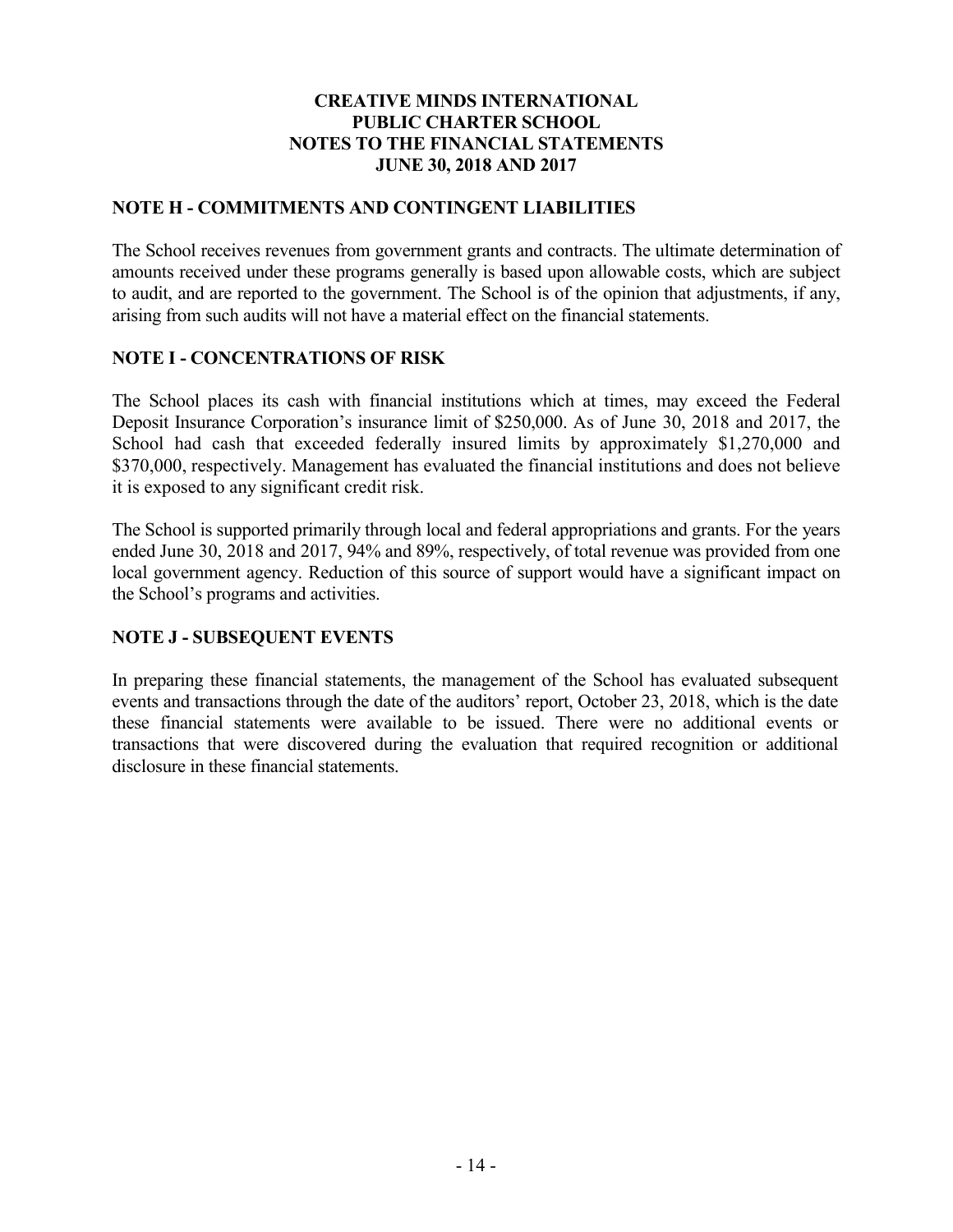

# **INDEPENDENT AUDITOR'S REPORT ON INTERNAL CONTROL OVER FINANCIAL REPORTING AND ON COMPLIANCE AND OTHER MATTERS BASED ON AN AUDIT OF FINANCIAL STATEMENTS PERFORMED IN ACCORDANCE WITH** *GOVERNMENT AUDITING STANDARDS*

The Board of Trustees Creative Minds International Public Charter School Washington, DC

We have audited, in accordance with the auditing standards generally accepted in the United States of America and the standards applicable to financial audits contained in *Government Auditing Standards* issued by the Comptroller General of the United States, the financial statements of Creative Minds International Public Charter School, (a non-profit organization) (the "School"), which comprise the statement of financial position as of June 30, 2018, and the related statements of activities, functional expenses, and cash flows for the year then ended, and the related notes to the financial statements, and have issued our report thereon dated October 23, 2018.

### **Internal Control over Financial Reporting**

In planning and performing our audit of the financial statements, we considered the School's internal control over financial reporting (internal control) to determine the audit procedures that are appropriate in the circumstances for the purpose of expressing our opinion on the financial statements, but not for the purpose of expressing an opinion on the effectiveness of the School's internal control. Accordingly, we do not express an opinion on the effectiveness of the School's internal control.

A *deficiency in internal control* exists when the design or operation of a control does not allow management or employees, in the normal course of performing their assigned functions, to prevent, or detect and correct, misstatements on a timely basis. A *material weakness* is a deficiency, or a combination of deficiencies, in internal control, such that there is a reasonable possibility that a material misstatement of the entity's financial statements will not be prevented, or detected and corrected on a timely basis. A *significant deficiency* is a deficiency, or a combination of deficiencies, in internal control that is less severe than a material weakness, yet important enough to merit attention by those charged with governance.

Our consideration of internal control was for the limited purpose described in the first paragraph of this section and was not designed to identify all deficiencies in internal control that might be material weaknesses or significant deficiencies. Given these limitations, during our audit we did not identify any deficiencies in internal control that we consider to be material weaknesses. However, material weaknesses may exist that have not been identified.